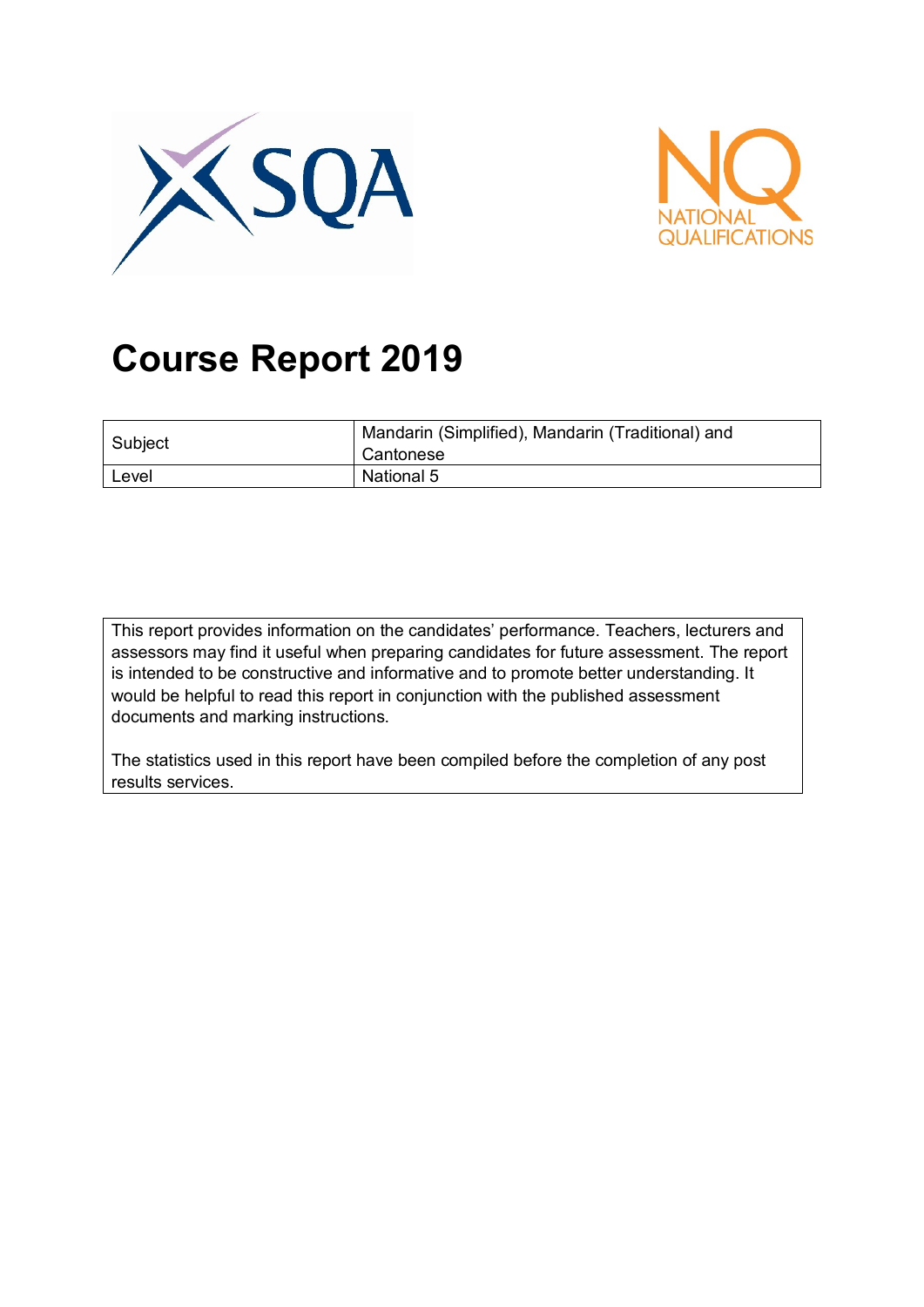### **Section 1: comments on the assessment**

The course assessment performed as expected. Feedback received by centres and examiners was positive. Overall, it was felt to be fair and accessible to candidates. The majority of candidates coped well with the level and were able to complete the question papers within the allocated time.

There is an increase on A grade (both upper A and lower A) on last year, reflecting the trend in the overall ability of the candidates this year. The increase in number of centres presenting candidates for National 5 is another pleasing trend.

Overall, performance of candidates was very good this session, and in line with expectation. The question papers performed well. Examiners considered the papers to be accessible and marking instructions were fair.

However, it was noticeable that a number of candidates were possibly not fully prepared for the National 5 assignment–writing, as reflected in the highly conservative topic choice and recycling of topics. Some candidates wrote with a high level of accuracy but with mundane language resource at this level.

#### **Question paper 1: Reading**

The reading question paper comprised of three texts of equal difficulty and weight (10 marks for each item). Each text has approximately 150–200 Chinese characters, and candidates answer in English the questions that follow.

This year, the three texts provided appropriate challenge in terms of content and language. The texts dealt with travel, environment, as well as ambitions and future plans. The questions provided opportunities for candidates to show a range of skills, for example mastery of vocabulary and understanding of grammar and sentence structures.

#### **Question paper 1: Writing**

The writing question paper required the candidates to reply by email to a job advert. The paper was worth 20 marks with four predictable bullet points and two unpredictable bullet points.

Overall, this question paper performed as expected. There were no specific questions which did not perform as expected.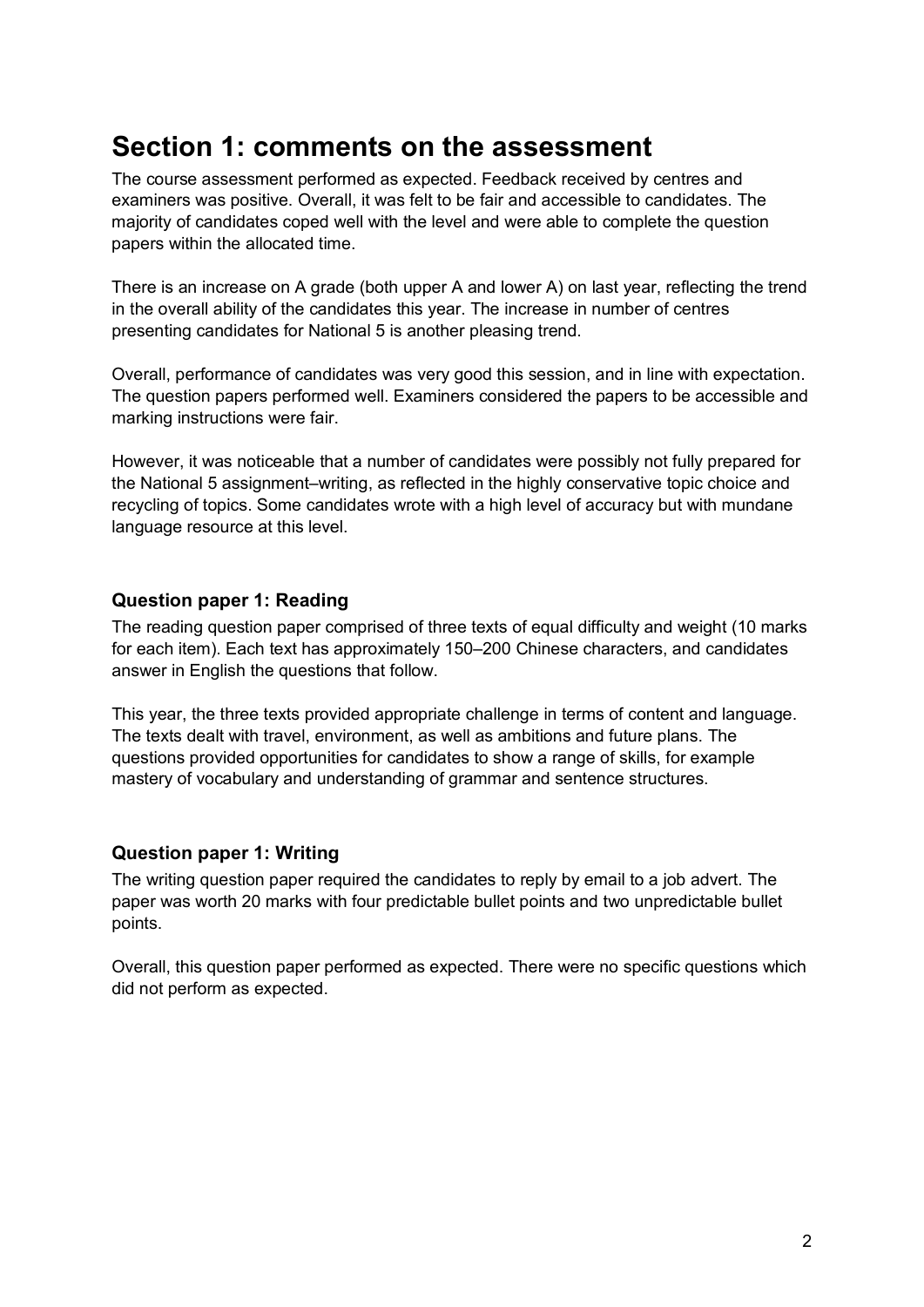#### **Question paper 2: Listening**

The listening question paper had two parts: A monologue worth 8 marks and a dialogue worth 12 marks, including a supported question worth 2 marks. The paper was based on the context of society, and the topic of media.

This question paper performed as expected. There were no specific questions which did not perform as expected.

#### **Assignment–writing**

The assignment–writing is one piece of writing in the modern language based on one of the following contexts: society, learning or culture.

The assignment–writing performed as expected.

#### **Performance–talking**

The approach to assessment used by most centres selected for verification were valid and accepted. Centres used a range of SQA course assessment tasks for the performance– talking to assess candidates at National 5 appropriately. The interlocutors were supportive and encouraging.

Overall, assessment judgements by most centres were made in line with national standards. Assessors made effective use of the SQA marking instruction to support the marks awarded to each candidate.

In most cases at National 5, candidates covered at least two contexts as instructed in the performance–-talking assessment task. Assessors used the candidate assessment record effectively to record the marks awarded.

Marking instructions clearly explain where marks are available to differentiate corresponding responses.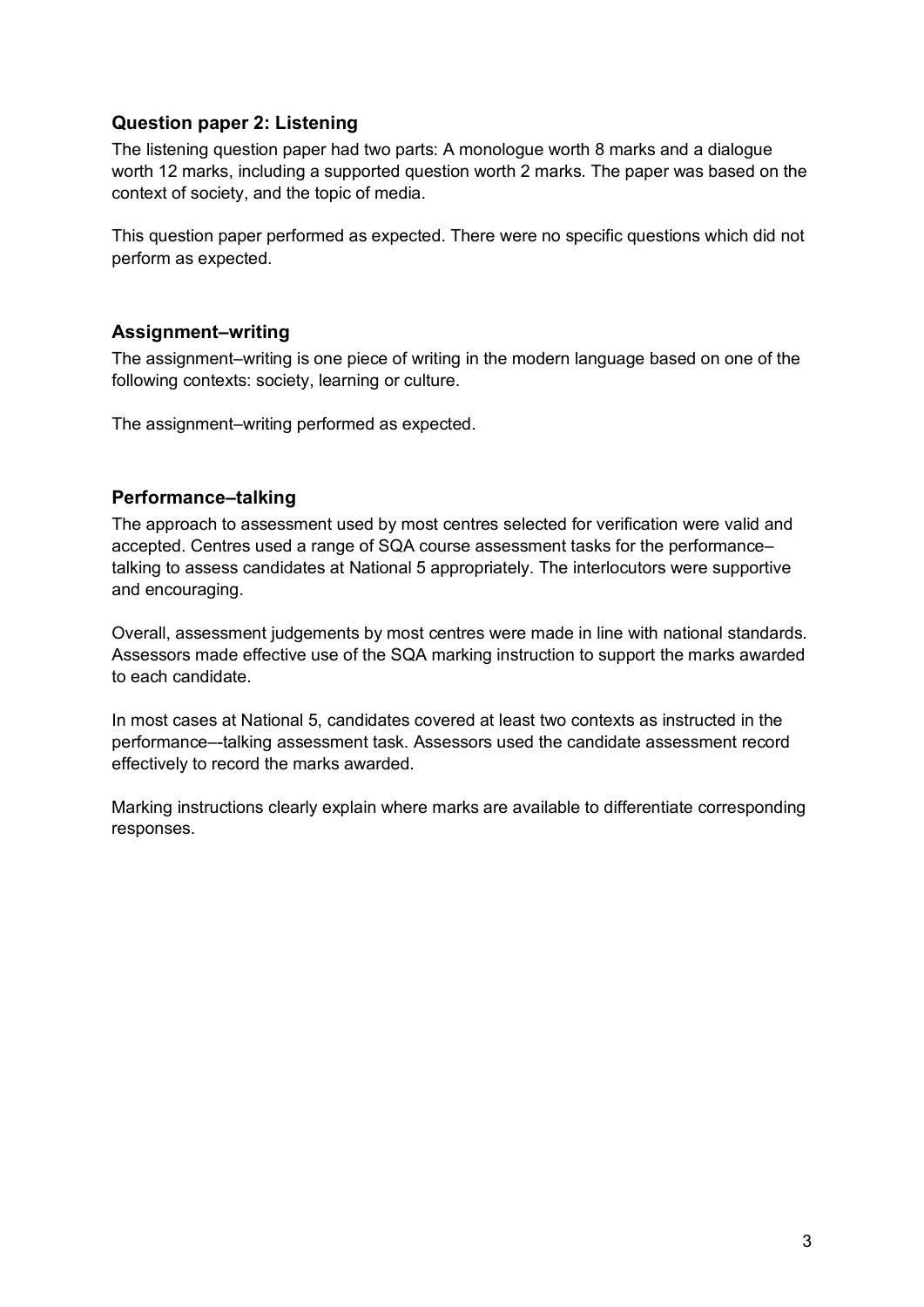# **Section 2: comments on candidate performance**

### **Areas in which candidates performed well**

#### **Question paper 1: Reading**

Overall, candidates' performance in this question paper was very much in line with expectation. The majority of candidates demonstrated a sound grasp of a reasonably useful range of vocabulary and grammar. Most candidates managed to communicate effectively.

Most candidates handled the reading question paper competently. Examiners noted that the question paper functioned well and did not present major problems for majority of candidates. The average candidate was successful in selecting and handling the information required from the three texts. Additionally, candidates were also adept at handling supported questions. There was a balance of demand in the range of questions.

Candidates answered questions 1(e), 1(g)(i), 2(a) and 3(b)(ii) well,. Candidates made use of lexical knowledge, for example stored meaning of individual words to access the more straightforward questions.

#### **Question paper 1: Writing**

In general, examiners commented favourably on the responses and how centres had prepared the majority of candidates well this year. In terms of content and language resource, many candidates were comfortable with what was required of the writing question paper.

Most candidates demonstrated sufficient command of the language to be able to communicate clearly and quite effectively. The candidates producing the best writing pieces were evidently at ease and displayed capacity to organise lucid sentence structures based on a range of connecting devices.

Examiners noted candidates in the middle of the range did a competent job of handling the task. It was pleasing to see that candidates were able to make use of the job advert and link the person specification to their written responses, producing a relevant job application by email.

The majority of candidates addressed the unpredictable bullet points with a good level of accuracy. Many candidates kept the final two bullet points simple which worked well overall.

Notably, the stronger candidates demonstrated their language competence required by their ability to combine command of the language with an understanding of forms and conventions, in order to express effectively developed and organised ideas.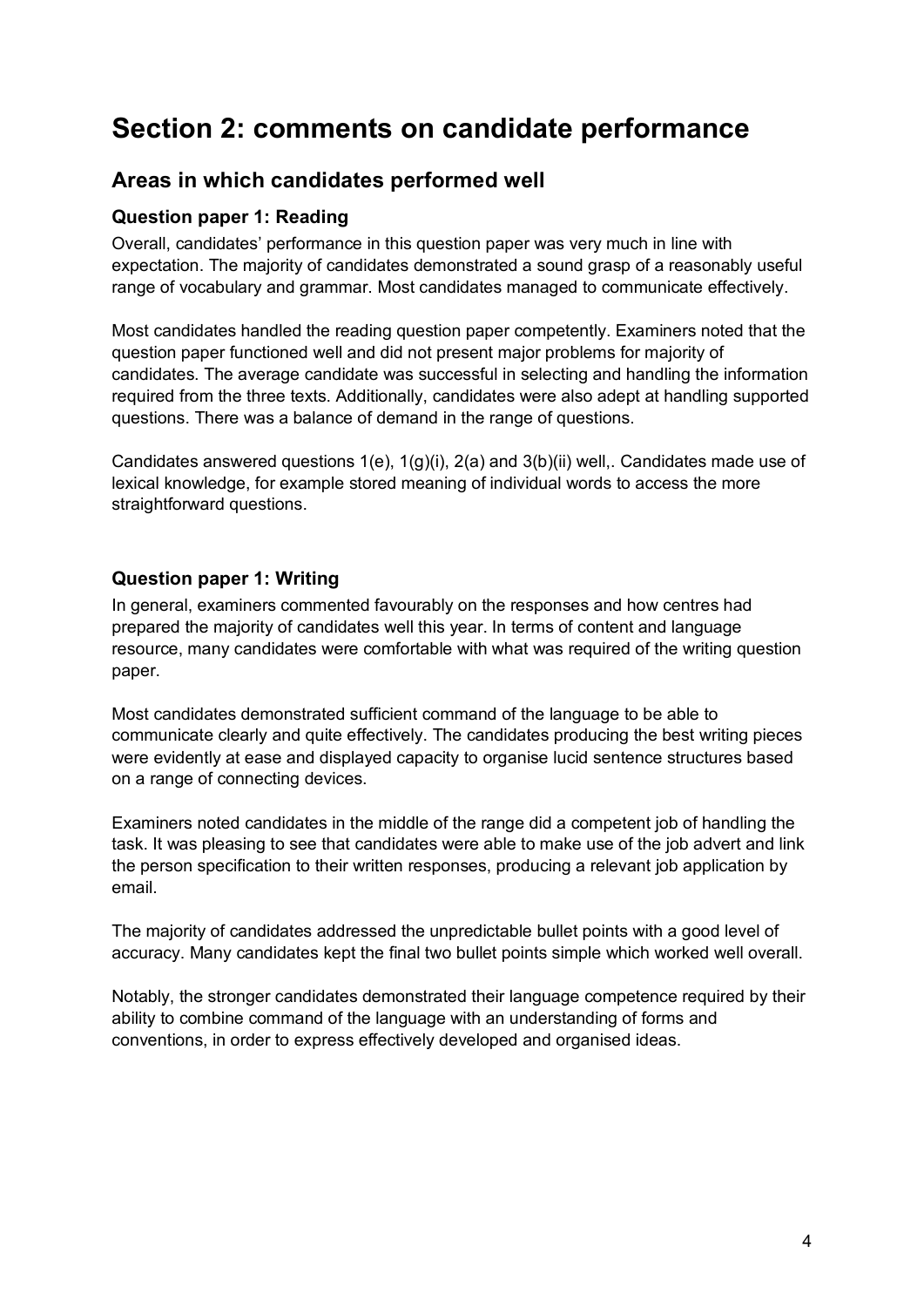#### **Question paper 2: Listening**

Overall, the handling of language was effective. The average candidate was mostly successful in locating, selecting and handling the information needed across the full range of questions types.

On the whole, candidates seemed to be able to recognise a good range of vocabulary from the context of society in which the listening items were set.

#### **Assignment–writing**

In general, the quality of the candidates' assignments this session was considered appropriate and most candidates demonstrated awareness of the requirements.

There were some excellent pieces of writing that were well considered, thoughtfully crafted and well presented. However, examiners noted that majority of assignments were about holidays and personal profile.

In many of the best essays the writing was focused, with many stronger candidates looking to go beyond a biographical topic. Most candidates had well-structured written responses, making good use of paragraphing, and with a clear start and a conclusion.

The assignment–writing allows candidates to write about a topic in depth, and at this level candidates should provide opinions and give reasons. Those who presented writing based on personal profile often did not show sufficient progress at the level required for National 5.

Mundane language resources were a consistent feature of weaker writing. Examiners recommend that candidates and centres pay attention to the choice of topic. This is an aspect of the course that allows for personalisation and choice.

#### **Performance–talking**

The overall standard of candidate performance sampled was very high.

Candidates gave very informative presentations on chosen topics and performed to a high standard in terms of content, accuracy and language resource.

All conversations selected for verification covered at least two contexts. Candidates were able to understand questions and respond accordingly.

It is pleasing to note that non-heritage candidates selected for the verification were capable of using pronunciation and intonation sufficient to be readily understood by a Chinese speaker. They readily took the initiative to ask questions to assessors at the right time.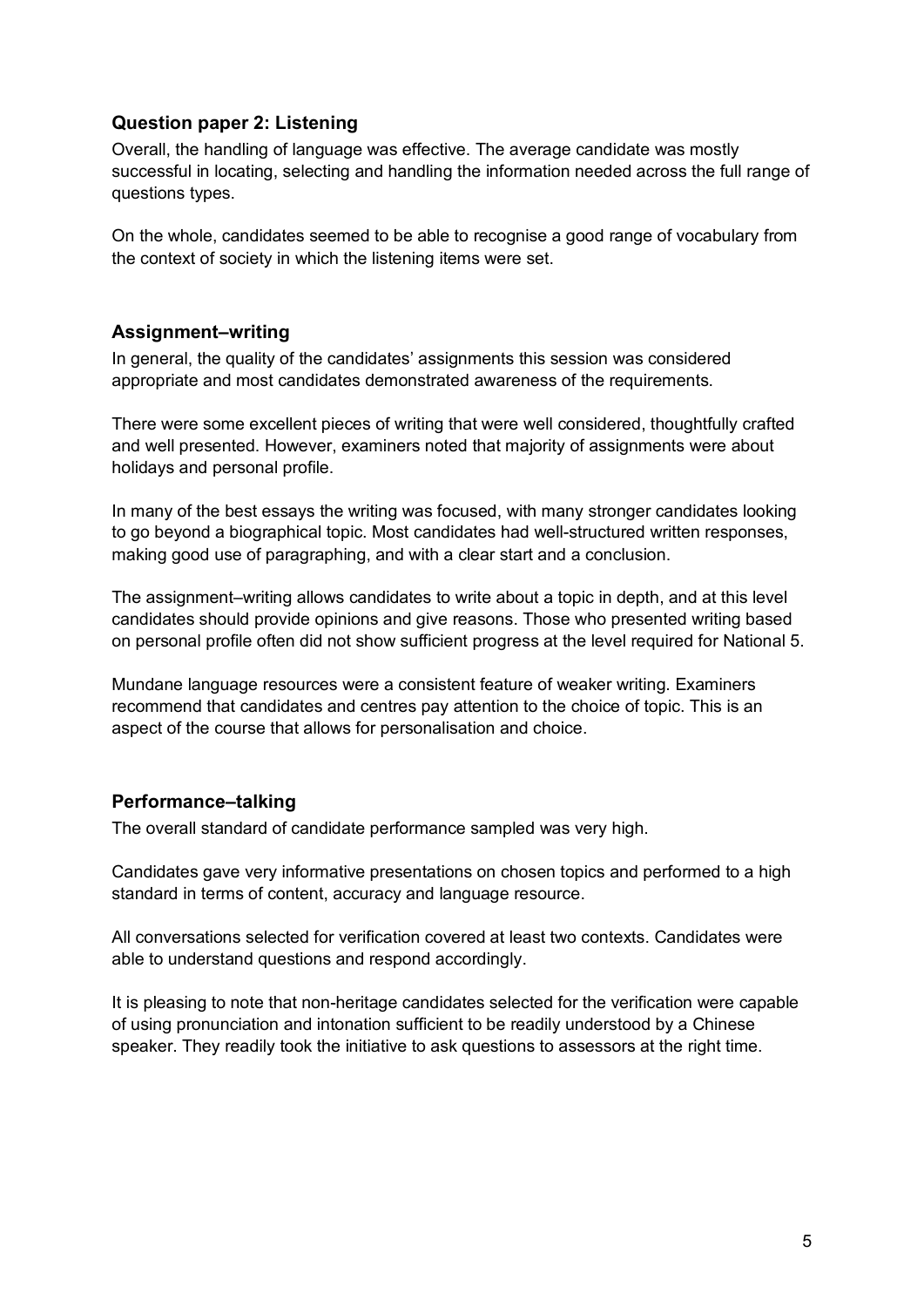### **Areas which candidates found demanding**

#### **Question paper 1: Reading**

Generally, candidates handled this question paper well.

#### **Text 1**

Question 1(f): there were several cases where candidates did not choose the correct meaning from the dictionary, which distorted their answers and did not answer the question correctly. For example some candidates translated 书法 'calligraphy', into 'book in French' and others into 'law book'. A number of candidates did not convey the idea of  $\pm \& \overline{\text{m}}$  and在  $\pm \pm \times$  which was essential to gain the mark.

Question 1(g)(ii): a number of candidates were not able to convey the idea of 好好地努力学 习中文 missing out on the 'work/try harder'.

#### **Text 2 (society)**

Most candidates coped relatively well with the majority of questions in text 2, providing sufficient detail to attain most of the marks.

Question 2(b): a number of candidates provided one answer when the question was explicitly looking for two.

Question 2(d)(i): in the vocabulary question, More able candidates seemed to have a little difficulty in identifying 春天 at the start of paragraph two. Instead they confused it with, or were distracted by 三月 and 秋天 which appeared later in the paragraph.

#### **Text 3 (achievements and ambitions)**

There were more no responses to some of the questions compared to texts 1 and 2. This could be due to time pressure or candidate fatigue.

Question 3(a): lamost half of candidates were not able to identify 重要.

Question 3(c)(ii): 36% of candidates did not recognise 浪费时间, and simply guessed answers.

Question 3(d): Many failed to recognize vocabulary that is expected at National 5, for example 上网听. A few candidates made no attempt to answer this question. Others guessed answers or did not provide enough detail.

#### **Question paper 1: Writing**

Spelling, for example 错别字, was another area affecting accuracy. There were common errors, for example:

- ◆ inversion of 和
- ◆ confusion of 住 and 在 and 左
- ◆ 没 with 沿
- ♦ turning 爱 into 受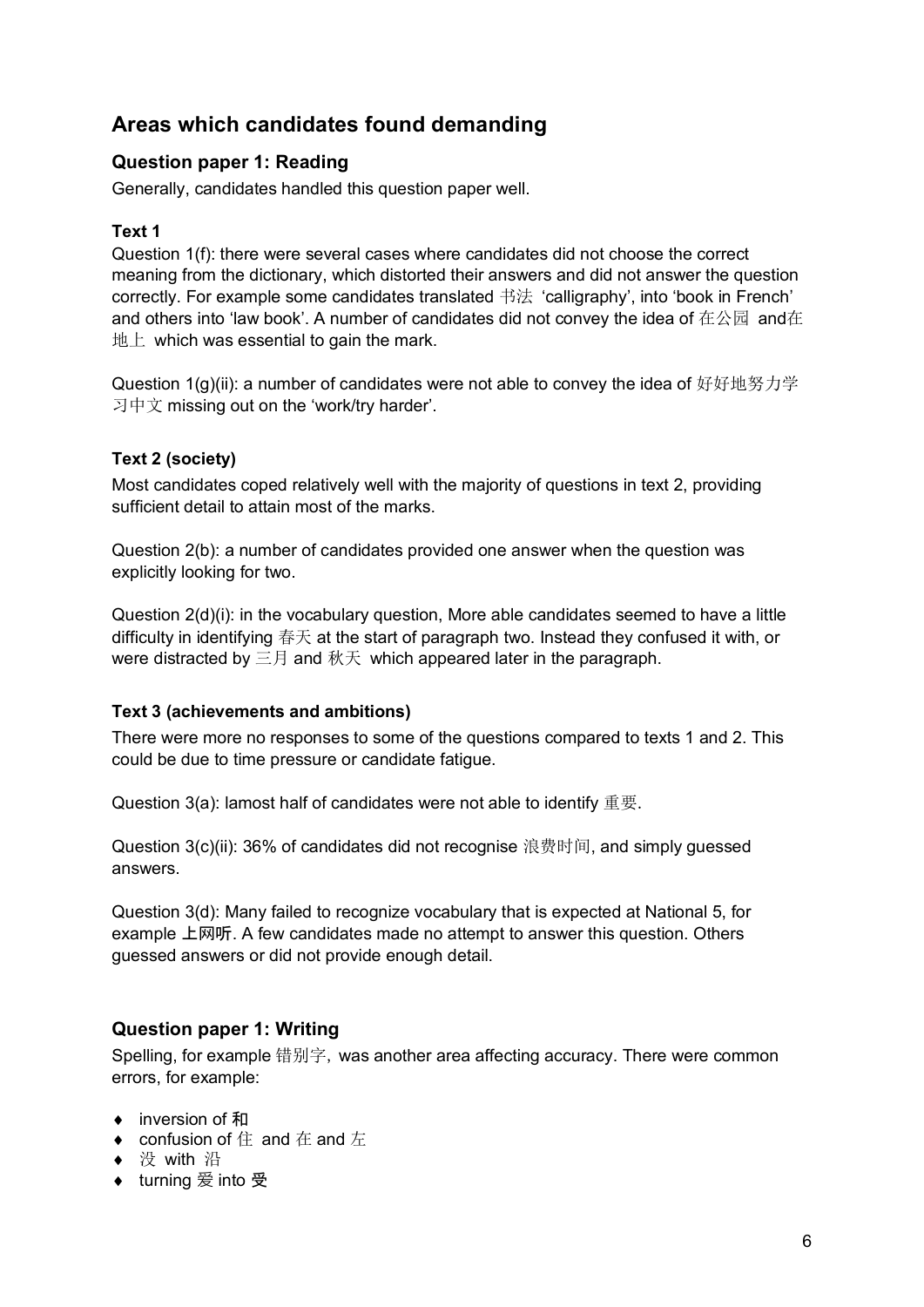In bullet point three, a small number of candidates were still writing about hobbies and freetime activities with no reference to skills and qualities, and without any relevance to the job, for example going to cinema, listening to music and swimming. It is important to remember that the bullet point is looking for information on skills and/or interests which make them right for the job.

#### **Question paper 2: Listening**

In the listening question paper, it was the level of accuracy in translation required to gain marks that led to some candidates not accessing the marks. There also seemed to be some unfamiliarity with certain words or phrases that is expected at National 5. In questions 1(d), 2(c), (e) and (h) many candidates did not gain marks because they did not respond with sufficient precision.

#### **Item 1**

Question 1(d): Over half of the candidates did not gain any marks.

#### **Item 2**

Question 2(c): many candidates did not fully recognise the phrase 去日本餐厅吃饭 and opted for 'to eat'.

Question 2(e): many candidates did not provide enough detail in their answers, for example 'watching TV' or 'watch TV' is insufficient information for 在家看电视.

Question 2(f): many candidates provided answers which did not accurately capture 太无聊

Question 2(h): with 上网找工作 most candidates did not provide all the detail necessary to gain the mark, mostly by omitting  $\pm \boxtimes$  or  $\pm \boxtimes \ddagger$  in their answers.

Candidates need to understand that there is a level of accuracy and familiarity with the vocabulary required in their answers. They must ensure there is sufficient revision of vocabulary.

#### **Assignment–writing**

Some essays treaded over the familiar biographical 'name, age, where I live' paths. These pieces of writing proved insufficiently challenging because such topics tended to lend themselves to basic language, which did not reflect the level of detailed language required for National 5.

In some of the assignments submitted, there was basic reliance on verbs such as 是 and 喜 欢 which were repeated throughout. Where the vocabulary was repetitive, it did detract from the overall quality of the writing. Candidates addressing the personal profile assignments were close to veering off topic and stray into detailing family members, friends, free-time and many other areas.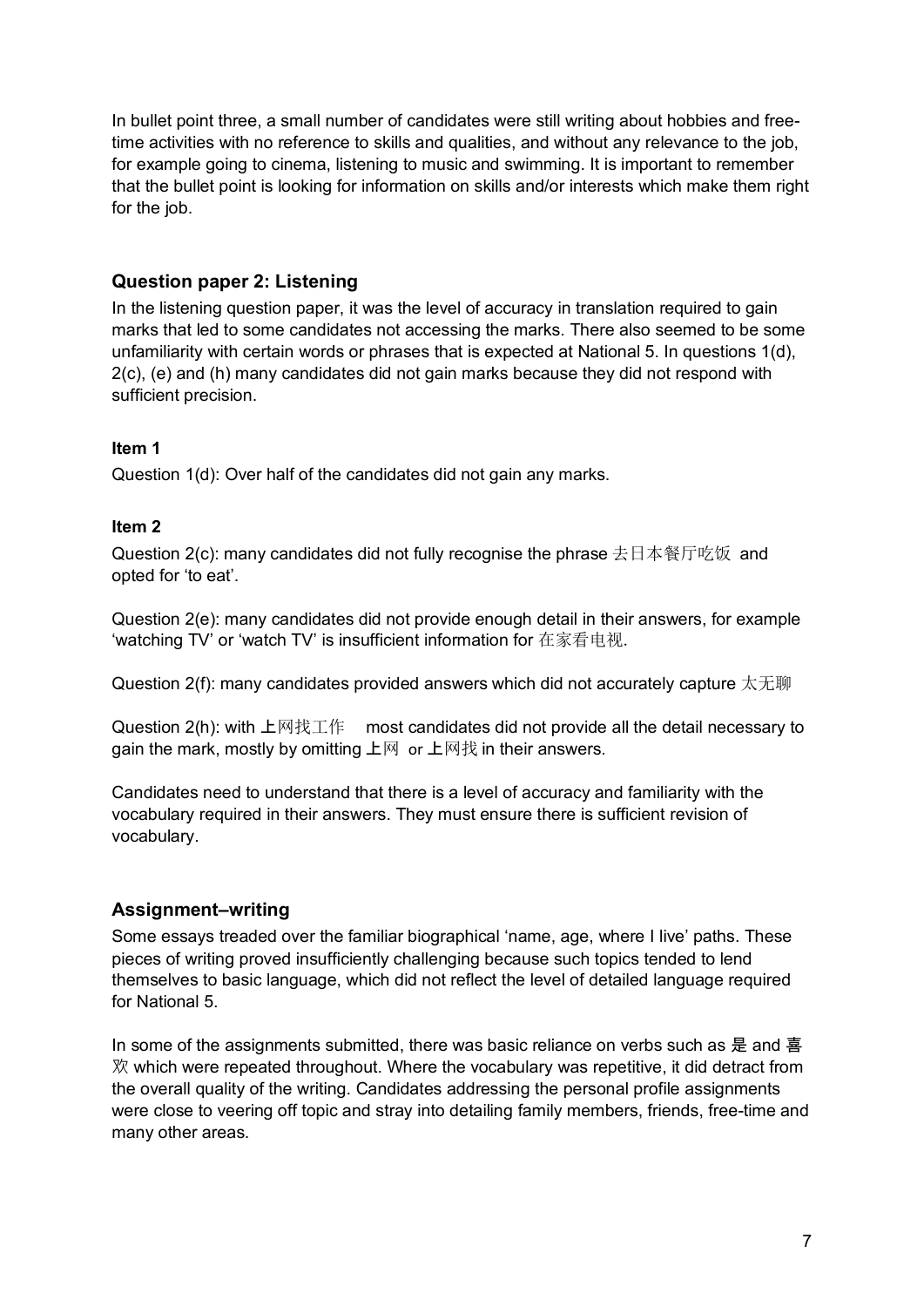In the topic of personal profile, it is advised that candidates focus on self and move away from providing the names, ages and physical descriptions of family members or friend(s) as the language used is often too basic for National 5 and is often very repetitive.

In the topic of holidays, candidates should steer away from being overly dependent on listing, for example what we ate, what we saw, what we bought, and pieces of furniture in the room.

A number of candidates could have improved their writing pieces by carefully proofreading before submission. A number of essays lost marks unnecessarily through failure to use paragraphs and being over reliant on listing. Some candidates did not score well in the assignment–writing due to poor structure and lack of organisation in their writing.

In some assignments, candidates had not given a title, or had a title in English, or had not ticked the context box. Centres should re-read the assessment conditions guidance in order to ensure candidates' work is presented as per SQA guidelines.

#### **Performance–talking**

All candidates selected for the verification demonstrated well-organised content and good grammatical accuracy corresponding to the level. However, candidates could still find it challenging to manipulate the language flexibly and respond naturally. They showed more hesitation and pause when responding to unpredictable elements in the conversation.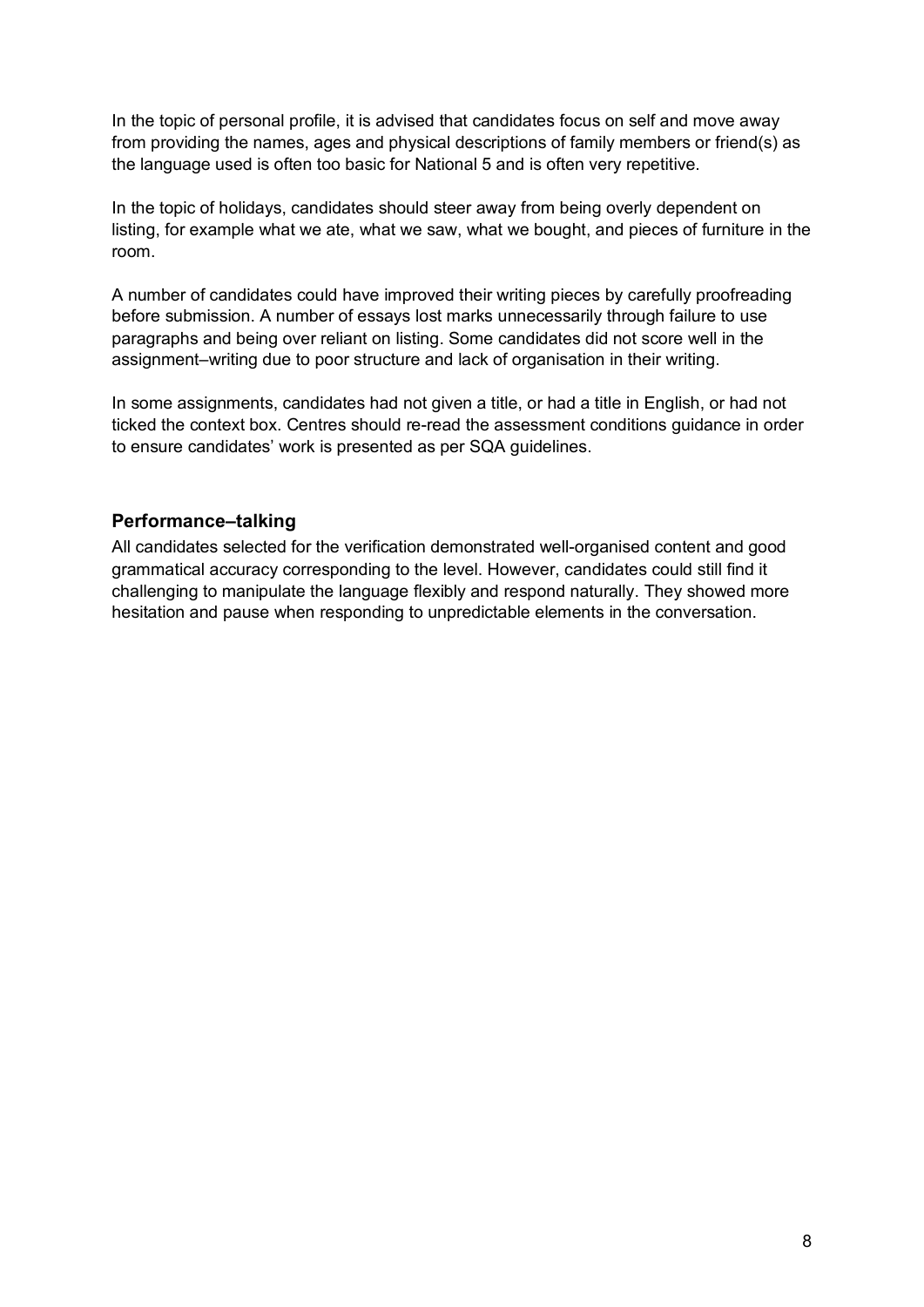# **Section 3: advice for the preparation of future candidates**

#### **Question paper 1: Reading**

Centres should continue to:

- $\bullet$  encourage candidates to read questions carefully and be quided by the marks available for each question
- ♦ remind candidates that the information comes in a chronological order and the questions include hooks to support the candidates throughout

Candidates should be advised to:

- ♦ look for the direct reference in the text. They should not provide an 'inferred' example if a direct reference is given in the text
- ♦ practice how to frame words or phrases to ensure accuracy of their language
- ♦ look at what comes before and what comes after, to ensure that all the necessary detail is included
- $\bullet$  practice dictionary skills, especially to learn how to select the most appropriate translations in the context of the text
- $\bullet$  read the questions and their answers at the end of the paper to ensure that all questions have been answered, and that what they have written in English makes sense

#### **Question paper 1: Writing**

Candidates are advised to:

- ♦ maintain legible handwriting
- ♦ use effective paragraphing and cohesive devices to structure ideas
- $\bullet$  remember the context of the question paper, for example a job application, and provide information that is relevant to the job application
- ♦ ensure they cover all bullet points
- ♦ use their dictionary to check the accuracy of what they have written

Centres are advised to:

- ◆ frequently address significant errors, for example 错别字
- ◆ strengthen candidates' ability to distinguish 近形字
- ♦ practice a range of unpredictable bullet points
- ♦ work with candidates on the control of sentence structure
- ♦ make candidates aware of the marking criteria so candidates know what is expected of them in this question paper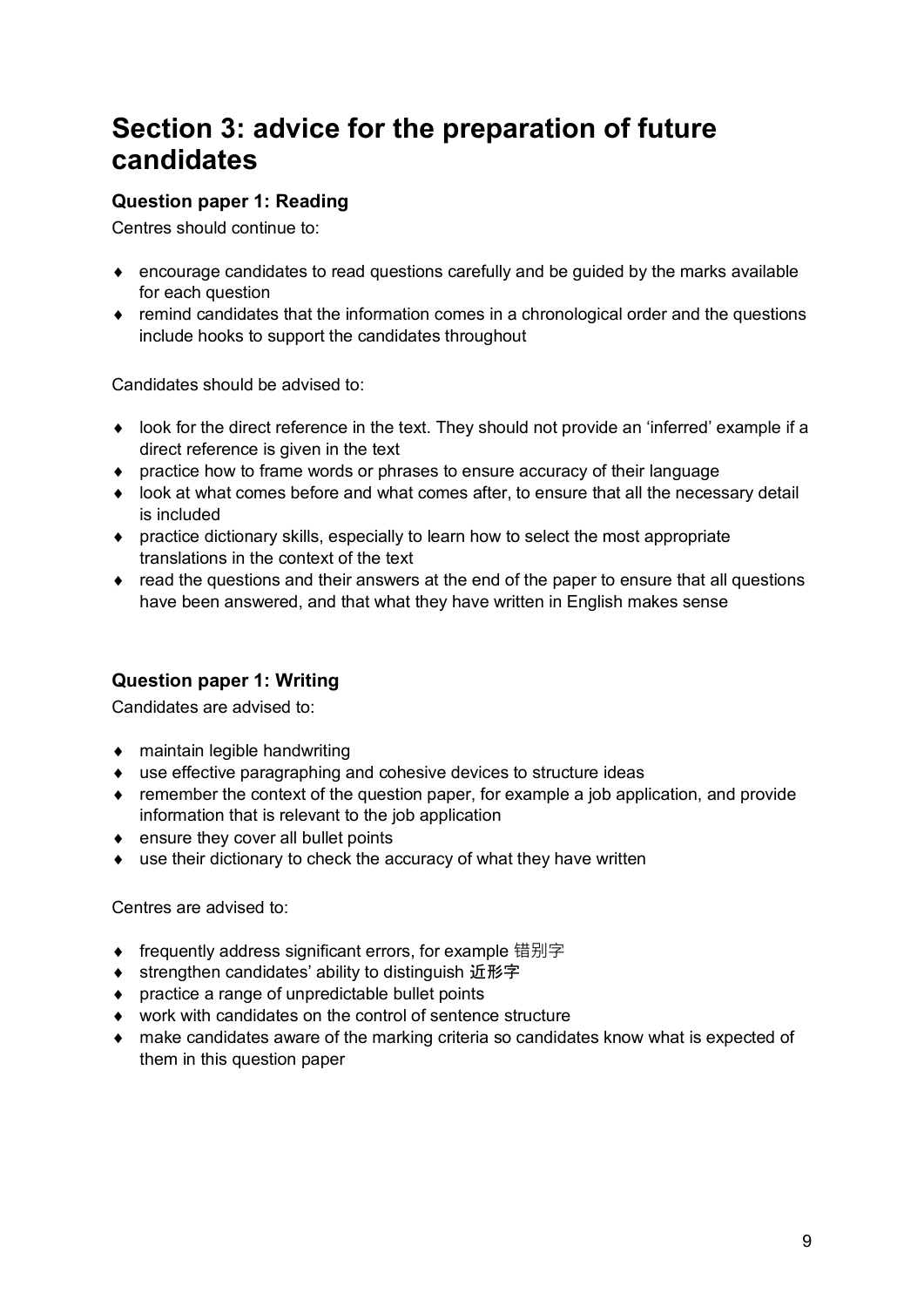#### **Question paper 2: Listening**

Candidates are advised to:

- ♦ read the introductions and be aware of the context
- ♦ read all questions carefully and underline key words to listen out for in order to better anticipate and identify information more quickly
- ♦ check over answers to make sure their responses make sense
- ♦ avoid providing a range of alternative answers using /. Some candidates lost marks because their answers contradicted each another
- ♦ be guided by the number of marks available for each question to ensure sufficient detail is provided
- ♦ use the third playing to check the accuracy of what they have written

Centres are advised to:

- $\bullet$  quide candidates to answer questions using the wording of the utterance as much as possible. All questions can be answered using the exact words in the recording, with very little or, more often, no change to the utterance.
- ♦ encourage candidates to take notes
- $\bullet$  emphasise the importance of judicious consideration of the requirement of each question, where 'one' detail is required, one answer (one word or phrase) should be provided

#### **Assignment–writing**

Helping to define an engaging and manageable assignment–writing topic is the main challenge for centres. Teachers are advised to encourage candidates to be more ambitious with their topic selection. It is advisable to help a candidate find a topic that will prevent them from going over too much well-trodden ground, and also avoid having the whole class writing on the same topic. It is important for candidates to choose a specific focus for their assignments, one that is neither too broad nor too narrow, and use this focus to demonstrate understanding and command of language resources.

Candidates are strongly advised to avoid listing or repetitive language. As previously mentioned, candidates should move beyond stating names, ages and physical descriptions when talking about family and friends, or listing what they like or eat every day.

While it is not against SQA guidelines for candidates to present their assignment based on their talking presentations, teachers and candidates are reminded to make necessary and appropriate changes to ensure that candidates' texts are task appropriate. For example, using verbs such as 说一说 for a written piece of work is not appropriate, instead use 写一写 or 讨论. When dealing with the essay topic, sentences such as 你好, 你好吗? 我叫 are not sufficient, unless it an assignment based on a personal profile.

At National 5, candidates are expected to use detailed language and give opinions and reasons. Candidates should be made aware of the marking criteria to ensure they are confident in what is expected of them.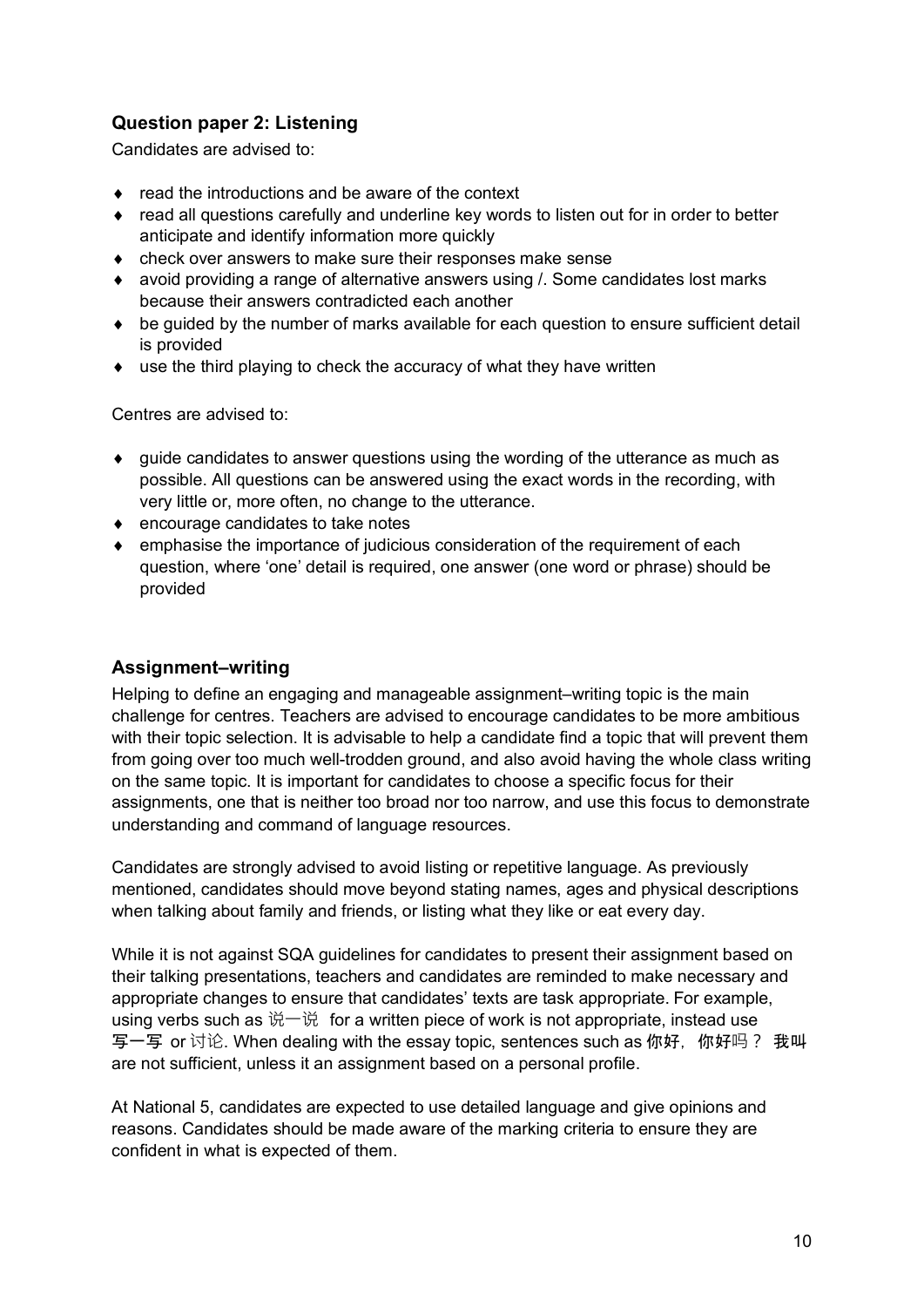Centres should also bear in mind that it's candidates' own ideas, thinking and input into the assignment that are most important. It is essential for centres to guide candidates towards finding a balance between writing independently and relying too much on centres' direction.

Looking across the board, examiners also noted from some centres the recurrence of one topic, similarity of structures and patterns in language resources emerging from candidate's written responses. Centres should re-read the assessment conditions guidance in order to ensure candidates' present work in accordance with SQA guidelines.

Centres should ensure candidates are aware of the features of planning, paragraph development, and sequencing, and give more attention to coherence and cohesion. Candidates should be encouraged to look at the productive grammar grid and ensure that they cover a range of vocabulary and grammatical structures.

Centres should ensure they are not overly prescriptive when preparing candidates for the assignment–writing.

#### **Performance–talking**

During the performance, the assessor should ask more open-ended questions which enable candidates to demonstrate their full ability to use Chinese language at National 5.

For the performance–talking, centres should consider a wider scope of different contexts to generate a variety of performances.

All centres are encouraged to provide good evidences of effective internal verification.

Centres should ensure the candidate assessment record (or equivalent) is accurately completed, including the signature and date.

To help the SQA verification team, centres should submit the completed checklist with any verification samples.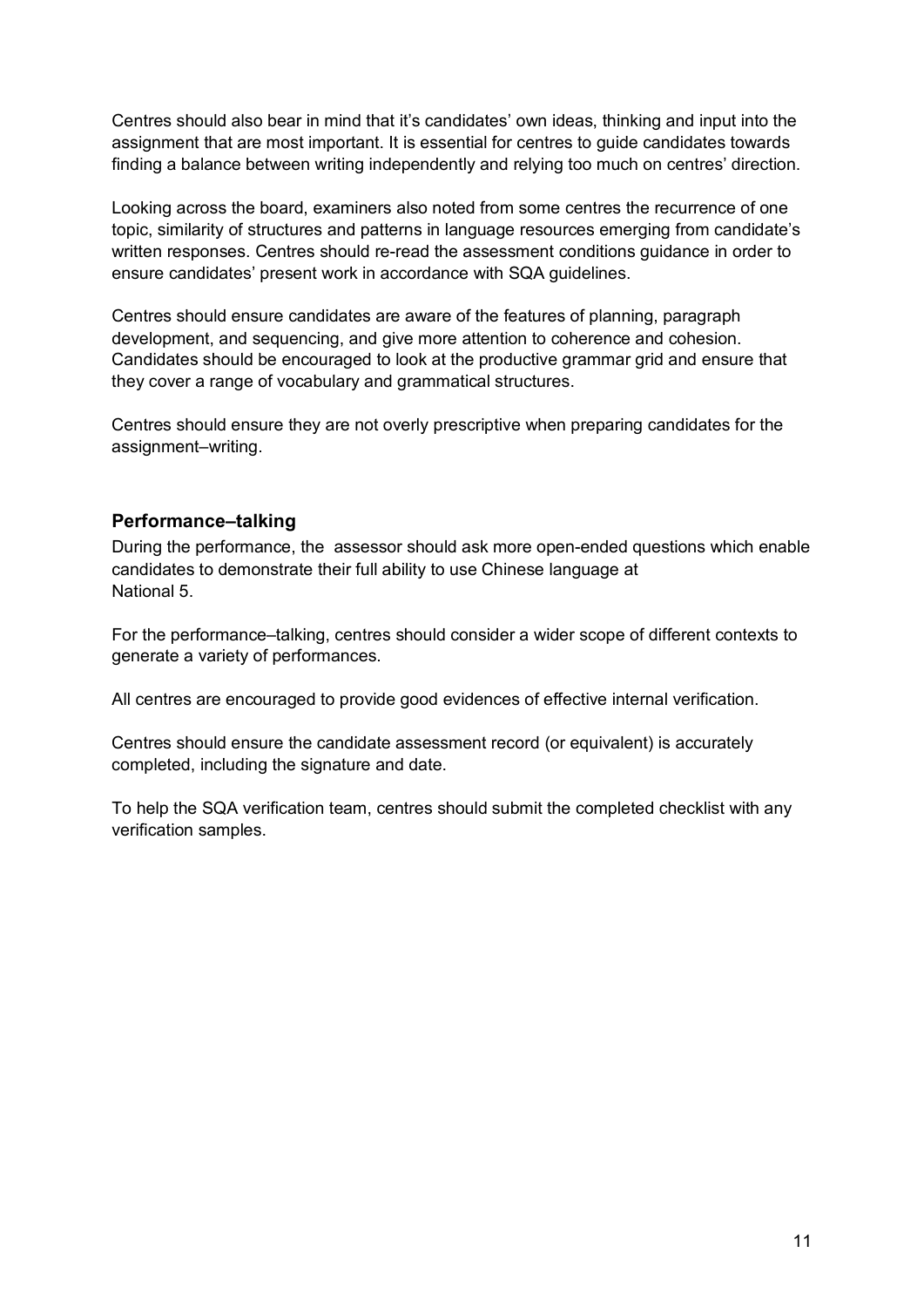# **Grade boundary and statistical information:**

# **Statistical information: update on courses**

| Number of resulted entries in 2018 | 186 |
|------------------------------------|-----|
|                                    |     |
| Number of resulted entries in 2019 | 185 |

### **Statistical information: performance of candidates**

#### **Distribution of course awards including grade boundaries**

| Distribution of course<br>awards | Percentage | Cumulative<br>$\frac{0}{0}$ | Number of candidates | Lowest<br>mark |
|----------------------------------|------------|-----------------------------|----------------------|----------------|
| Maximum mark                     |            |                             |                      |                |
| A                                | 75.3%      | 75.3%                       | 143                  | 86             |
| B                                | 7.9%       | 83.2%                       | 15                   | 74             |
| $\mathsf{C}$                     | 13.2%      | 96.3%                       | 25                   | 62             |
| D                                | 2.1%       | 98.4%                       | 4                    | 50             |
| No award                         | 1.6%       |                             | 3                    |                |